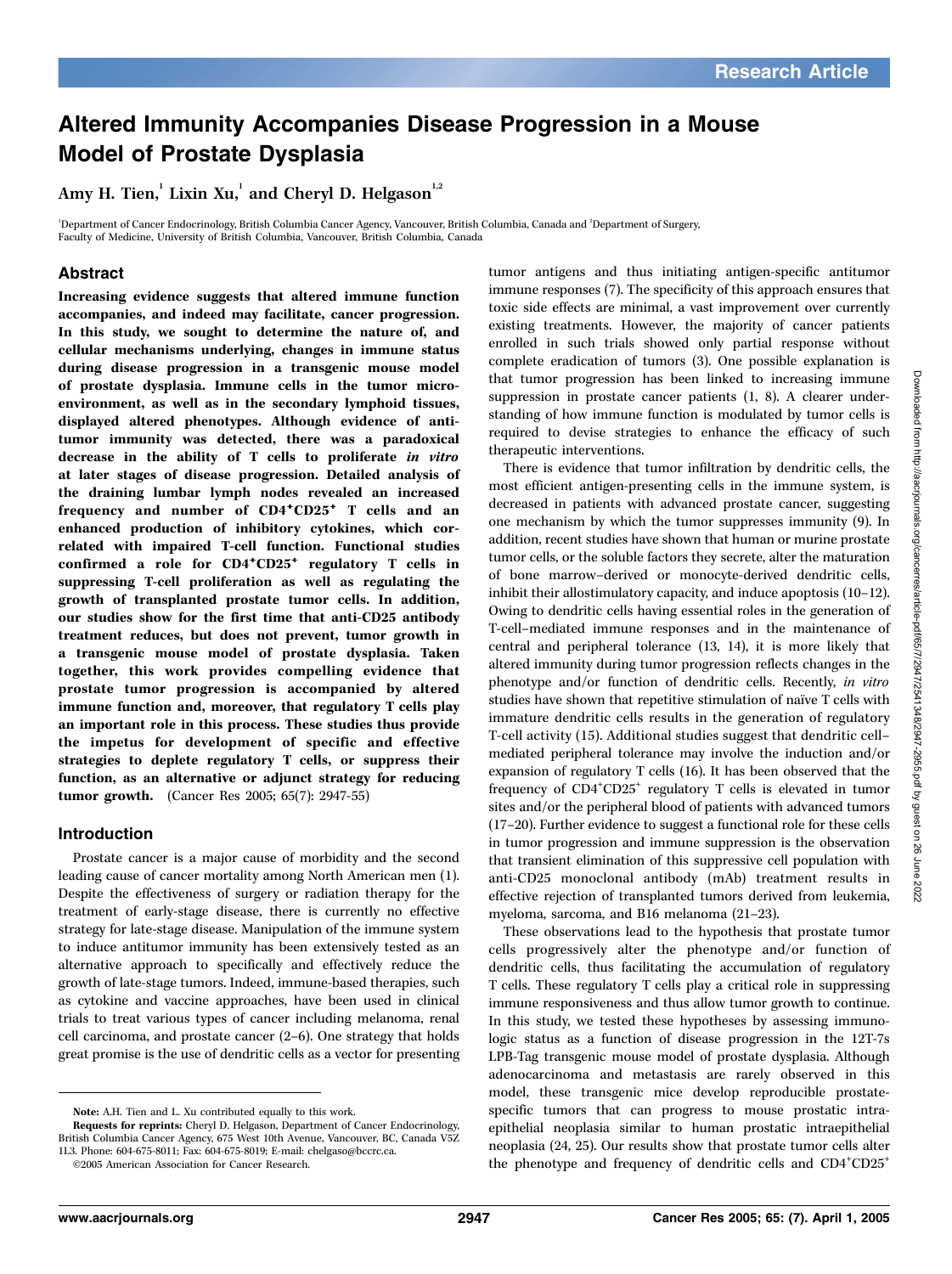regulatory T cells in the tumor microenvironment. Dendritic cells and CD4<sup>+</sup> CD25<sup>+</sup> regulatory T-cell populations also expand in the lymph nodes draining the prostate. In vitro analyses revealed that the proliferative capacity of T cells from the lymph nodes was significantly reduced by the CD4<sup>+</sup>CD25<sup>+</sup> regulatory T-cell population. As shown previously with other tumors, anti-CD25 mAb treatment reduced the growth of transplanted prostate tumor cells. More significantly, we provide the first experimental evidence that such a therapeutic approach is also capable of reducing tumor growth in the 12T-7s transgenic prostate tumor mouse model. These studies suggest that understanding the mechanisms by which regulatory T cells arise during tumor progression and developing effective strategies to block their generation or function may have important implications for overcoming the limitations of existing immunotherapeutic approaches to prostate cancer treatment.

### Materials and Methods

Mice. The 12T-7s LPB-Tag transgenic mouse model of prostate dysplasia has been described previously (24, 25) and was kindly provided by Dr. Susan Kasper and Dr. Robert J. Matusik. In these mice a large promoter fragment of the probasin gene (LPB) is linked to the SV40 large T antigen (Tag) deletion mutant to deliver consistently high levels of transgene expression to the mouse prostate tissue. Tumor formation is observed in 100% of the male transgenic offspring and the characteristics of tumor progression are similar to that observed in humans. Transgenic mouse strains were maintained by mating wild-type (WT) CD1 males with transgenic females and the progeny were screened by PCR analysis of tail DNA. C57BL/6J recipients of the transplanted prostate cancer cell line were purchased from the in-house breeding program. All mice were bred and maintained at the British Columbia Cancer Agency Animal Resource Centre with sterilized food, water, and bedding. All protocols were conducted according to guidelines set forth by the Canadian Council for Animal Care and approved by the Animal Care Committee at the University of British Columbia.

Phenotype analysis by flow cytometry. Spleen and various lymph nodes were collected from WT and transgenic mice of the indicated ages. Single cell suspensions were prepared by incubating the tissues in PBS with 2% fetal bovine serum (StemCell Technologies, Inc., Vancouver, BC, Canada), 5 mmol/L EDTA, and 100 µg/mL hyaluronidase (Sigma, St. Louis, MO) for 10 minutes at room temperature or by incubating tissue fragments with collagenase (StemCell Technologies) for 30 minutes at room temperature with the addition of 10 mmol/L EDTA for the final 5 minutes. Prostate tissues collected from WT and transgenic mice were minced into small pieces and treated with collagenase (StemCell Technologies) for 30 minutes at 37 $^{\circ}$ C with the addition of 10 mmol/L EDTA for the final 5 minutes. Cells were then passed through 70  $\mu$ m cell strainers. Single cell suspensions were washed twice with PBS/2% fetal bovine serum and then incubated on ice for 20 to 30 minutes with FITC-, phycoerythrin-, or allophycocyanin-labelled mAb. The antibodies used for phenotype analysis included: CD11c (HL3), CD4 (L3T4, RM4-5), CD8a (Ly-2, 53-6.7), CD25 (7D4, PC61), CD69 (H1, 2F3), CD80 (16-10A1), CD86 (GL1), CD40 (HM40-3), and Class II MHC IA/IE (2G9) (Becton Dickinson PharMingen, San Diego, CA). Cells were then washed thrice with the addition of  $1 \mu g/mL$  propidium iodide (Sigma) in the final wash. Cells were analyzed by flow cytometry using a FACSCalibur flow cytometer and CELLQuest software (Becton Dickinson).

Cell proliferation assay. Single cell suspensions of lumbar lymph nodes or spleen were prepared as outlined above. Cells were cultured in triplicate in round-bottomed 96-well plates at  $1 \times 10^5$  cells per well (0.2 mL) in the presence or absence of various concentrations  $(0.1-10 \mu g/mL)$  of purified anti-CD3 mAb (clone 145-2C11; Becton Dickinson). The culture medium consisted of Iscove's modified Dulbecco's medium (StemCell Technologies) supplemented with 10% fetal bovine serum, 100 units/mL penicillin, 100 mg/mL streptomycin, 2 mmol/L L-glutamine, and  $115 \times 10^{-6}$  mol/L

monothioglycerol (Sigma). Proliferation was measured by scintillation counting of each sample following addition of 1  $\mu$ Ci of [<sup>3</sup>H]thymidine (Perkin-Elmer Life Science, Inc., Boston, MA) per well during the final 16 to 18 hours of a 72-hour culture period at  $37^{\circ}$ C in 5% CO<sub>2</sub>. Data were plotted as either raw counts per minute (cpm) values or cpm ratio in which antibody-induced cpm was divided by the unstimulated cpm levels to control for differences in responder T-cell numbers arising from the altered T-cell frequency in the starting populations.

Purification and functional assessment of dendritic cells and CD4<sup>+</sup>CD25<sup>+</sup> T cells. Splenic CD11c<sup>+</sup> dendritic cells were purified from WT or transgenic mice (>20 weeks of age) by positive selection (antiphycoerythrin-CD11c mAb) using EasySep (StemCell Technologies) and activated with bacterial lipopolysaccharide (Sigma) for 18 hours. Various numbers of activated dendritic cells were then cocultured with  $1 \times 10^5 \, \mathrm{T}$  cells isolated (using SpinSep; StemCell Technologies) from the spleen of C57BL/ 6J mice. Incorporation of  $[^3H]$ thymidine was assessed as indicated above.

For analysis of the CD4<sup>+</sup>CD25<sup>+</sup> T-cell population, CD4<sup>+</sup> T cells were first isolated from lymph node cell suspensions of WT and transgenic mice  $(\geq 20$ weeks of age) by negative selection using the mouse CD4<sup>+</sup> T-cell isolation kit (MACS system; Miltenyi Biotec GmbH, Bergisch Gladbach, Germany). Following isolation of CD4<sup>+</sup> T cells, cells stained with phycoerythrin-CD25 mAb were purified using anti-phycoerythrin-coupled magnetic beads (Miltenyi Biotec).  $CD4+CD25+T$  cells were obtained with purity greater than 90%. Alternatively, CD4<sup>+</sup>CD25<sup>+</sup> T-cell depletion was achieved from lumbar lymph node cell suspensions of WT and transgenic mice  $(\geq 20$  weeks of age) by fluorescence-activated cell sorting (FACSVantage, Becton Dickinson). Purity of the resultant cell population was >99%. In one series of experiments, spleen cells  $(1 \times 10^5 \text{ cells per well})$  were stimulated with soluble anti-CD3 mAb (1 µg/mL) in the presence of various numbers of CD4+ CD25+ T cells purified from either WT or transgenic lumbar lymph nodes. In the second series of experiments, proliferation of the lymph node cell population depleted of CD4<sup>+</sup>CD25<sup>+</sup> T cells was assessed as described above. [<sup>3</sup>H]thymidine incorporation was measured at 72 hours and results were analyzed as described above.

Determination of cytokine release. For analysis of cytokine production by CD4<sup>+</sup> T-cell subpopulations, CD4<sup>+</sup>CD25<sup>+</sup> and CD4<sup>+</sup>CD25<sup>+</sup> T cells were purified from  $\geq$  20-week-old transgenic mice using the MACS system. Purified cells were cultured at  $1 \times 10^6$  to  $1.5 \times 10^6$  cells/mL with plate-bound anti-CD3 mAb  $(2 \mu g/mL)$  plus anti-CD28 mAb  $(1 \mu g/mL)$ and cross-linking immunoglobulin G (IgG) mAb (1  $\mu$ g/mL). Supernatant samples were collected at 24 hours [for interleukin (IL)-2] and 72 hours [IL-10 and interferon (IFN)- $\gamma$ ]. Cytokine levels were analyzed by cytometric bead array (Becton Dickinson PharMingen). Results are the mean  $\pm$  SE for duplicate wells for four to six samples (each representing cells pooled from three to four mice).

Cell lines and culture. The hybridoma secreting the anti-CD25 mAb (clone PC61, rat IgG1) was purchased from the American Type Culture Collection. The antibody was precipitated from the culture supernatant using two rounds of 40% ammonium sulfate. IgG used for the control injection was precipitated from the serum of normal rats. The murine prostate cancer cell line transgenic adenocarcinoma of mouse prostate (TRAMP)-C2 cell line (26), kindly provided by Dr. N.M. Greenberg, was maintained in high-glucose DMEM (StemCell Technologies) with 5% Nu-Serum IV (Becton Dickinson), 5% fetal bovine serum, 5 µg/mL insulin (Sigma), 10-<sup>8</sup> mol/L dihydrotestosterone (Sigma), 25 units/mL penicillin, 25 µg/mL streptomycin, and 2 mmol/L L-glutamine. Cultured TRAMP-C2 cells were washed thrice with PBS and resuspended to the appropriate dilution (5  $\times$  10<sup>6</sup> cells in 0.2 mL PBS) for injection.

Tumor cell transplantation and anti-CD25 monoclonal antibody treatment in vivo. C57BL/6J mice  $(-8 \text{ weeks of age})$  were inoculated s.c. in the flank with  $5 \times 10^6$  TRAMP-C2 tumor cells (0.2 mL in PBS). Rat IgG or anti-CD25 mAb (PC61), prepared as outlined above, was injected i.v. at a concentration of 1 mg per mouse in 0.25 mL PBS on day -1 and day +3 with respect to the day of tumor transplant. Tumor development was assessed twice to thrice weekly by palpation. 12T-7s mice were treated with two doses of either control rat IgG or anti-CD25 mAb (0.65 or 1 mg/mouse; i.v. injection) at 8 or 12 weeks of age.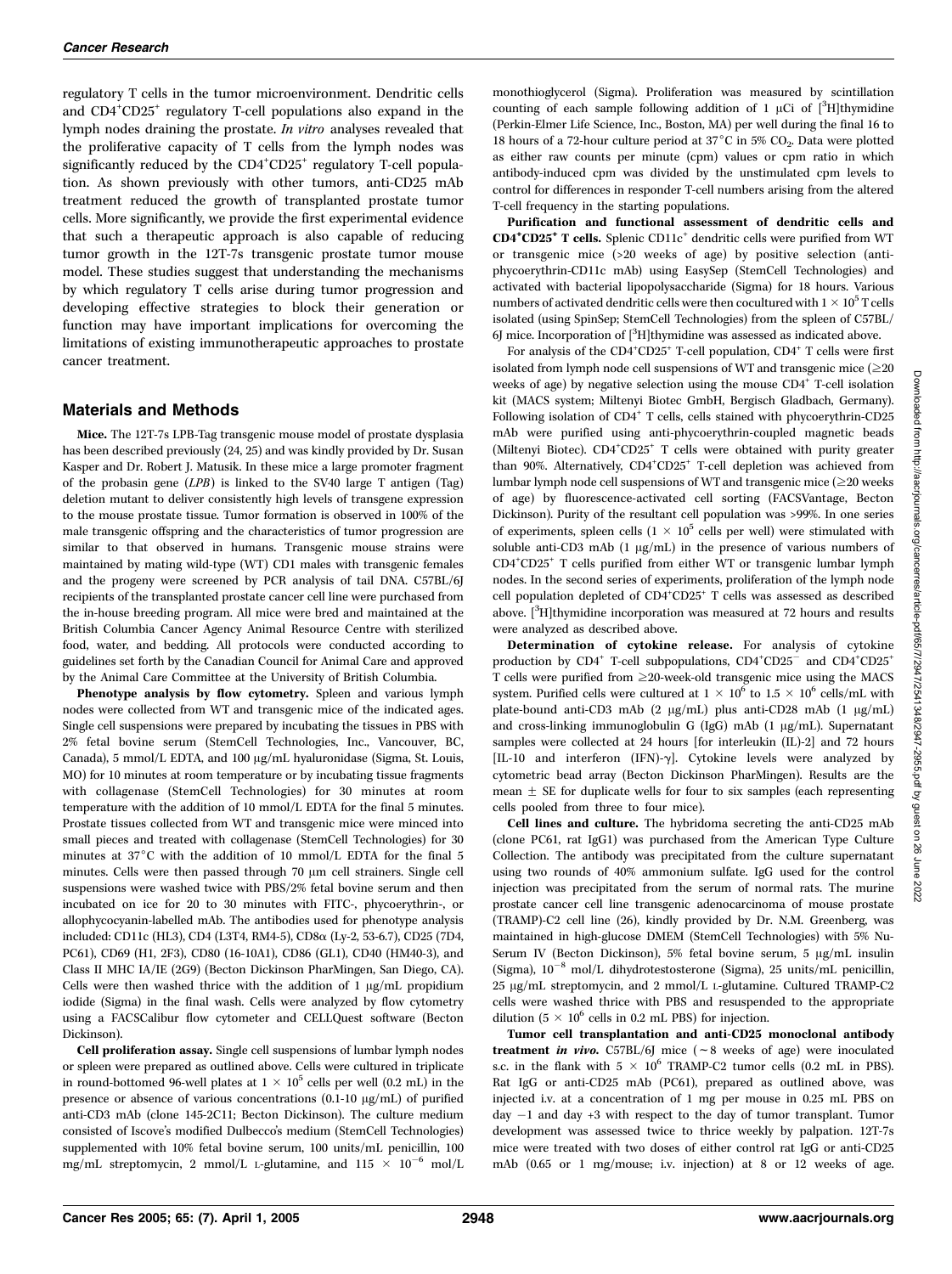TRAMP-C2 recipients were sacrificed for tumor weight analysis at 6 weeks posttransplant whereas 12T-7s mice were sacrificed for analysis at 20 weeks of age. There were at least six mice per group in two to three independent experiments.

### **Results**

Altered phenotype of dendritic cells and regulatory T cells in the prostate tumor microenvironment. To facilitate development of effective immune-based therapies for prostate cancer, a comprehensive understanding of immune function during tumor progression must be achieved. The 12T-7s prostate tumor mouse model mimics the earliest stages of human prostate cancer progression with tumors progressing to mouse prostatic intraepithelial neoplasia. Thus, this model is suitable for examining immune alterations caused by tumors that escape immune surveillance during the earliest stages of tumor development. Recent studies have shown that the tumor microenvironment alters dendritic cell phenotype and function and contains significant numbers of regulatory T cells (9, 20). We thus investigated the immune cellular composition of the prostate tumor microenvironment in the 12T-7s mice at a stage when the tumor has progressed to high-grade dysplasia (24). The frequency of CD11c<sup>+</sup> dendritic cells (WT: 0.75  $\pm$  0.32% versus transgenic: 0.99  $\pm$ 0.25%) and CD4<sup>+</sup> T cells (WT: 0.33  $\pm$  0.13% versus transgenic: 0.49  $\pm$ 0.17%) was increased slightly in the tumor sites, whereas the frequency of CD8<sup>+</sup> T cells was decreased (WT:  $1.11 \pm 1.29\%$  versus transgenic:  $0.67 \pm 0.46\%$ ).

We next evaluated the phenotype of the prostate-infiltrating immune cells. The proportion of tumor-infiltrating  $CD11c^+$  cells expressing the costimulatory molecule CD86 or MHC class II was reduced significantly (29.1% and 32.2%, respectively) as indicated in Fig. 1A. Expression of MHC class II was also significantly reduced on a ''per cell'' basis (assessed by the mean fluorescence intensity), whereas CD80 levels were significantly higher (Fig. 1B). In addition to the phenotypic alterations observed on the tumor-infiltrating dendritic cells, differences in the T-cell populations were also detected. Intriguingly, the proportion of  $CD8<sup>+</sup>$  or  $CD4<sup>+</sup>$  T cells expressing the activation marker CD69 was elevated in the transgenic prostate tissue. Of further note was the observation that the proportion of CD4<sup>+</sup>CD69<sup>-</sup> T cells expressing CD25 was also significantly increased in the tumor microenvironment (Fig. 1C). In all cases, there was a corresponding increase in the mean fluorescence intensity (Fig. 1D). These results suggest that the tumor microenvironment alters the phenotype of the tumorinfiltrating immune cells. Further study is clearly required to determine the functional capacity of these tumor-infiltrating lymphocytes.

Immune cell numbers expand in secondary lymphoid tissues during prostate tumor progression. To determine if alterations in immune cell phenotype extend beyond the tumor microenvironment, we analyzed the phenotype of immune cells in the secondary lymphoid tissues (i.e., spleen and lymph nodes) of WT and transgenic mice. Tissues were isolated at various stages of tumor progression, including 11 to 12 weeks of age when the entire epithelium is in the process of becoming hyperplastic, 16 to 17 weeks of age when reactive stromal proliferation is observed, and 20 to 25 weeks of age when the tumor has progressed to high-grade dysplasia (24). At the early stages of tumor development (11-12 weeks) no significant differences were observed in the cellularity of the spleen or the various lymph nodes (i.e., submandibular,



Figure 1. Immunophenotype of tumor-infiltrating dendritic cells and T cells is altered at the late stage (>20 weeks of age) of tumor progression. A, proportion of CD11c<sup>+</sup> cells expressing the indicated cell surface molecules. B, mean fluorescence intensity of various cell surface molecules on CD11c<sup>+</sup> cells. C, proportion of CD8<sup>+</sup> or CD4<sup>+</sup> T cells expressing CD69 or CD25 and the proportion of CD25<sup>+</sup> cells within the CD4<sup>+</sup>CD69<sup>-</sup> cell population. D, mean fluorescence intensity of various cell surface molecules on CD8+, CD4+, and CD4<sup>+</sup>CD69<sup>-</sup> cells. Columns, mean ( $n > 5$ ); bars, SD. Statistical analysis was carried out using the Student's t test. \*,  $P < 0.05$ . \*,  $P < 0.01$ . Open columns, WT; closed columns, transgenic.

inguinal, mesenteric, and lumbar) from WT and transgenic mice (data not shown). WT and transgenic mice also had similar frequencies of CD11c<sup>+</sup> dendritic cells, CD4<sup>+</sup> T cells, and CD8<sup>+</sup> T cells in these tissues. In contrast, a modest elevation in total nucleated cell numbers was observed in the spleen (10-50%; data not shown) and various draining lymph nodes (Table 1) isolated from the oldest transgenic mice  $(\geq 20$  weeks of age). This increase reached significance in the lumbar lymph node which is adjacent to the prostate gland. As indicated in Table 1, total nucleated cell numbers in each lumbar lymph node increased as a function of tumor progression (6- to 8-fold in transgenic mice  $\geq 16$  weeks of age). These observations suggest that tumor progression in this prostate tumor mouse model induces an in vivo expansion of immune cells.

Next the cellular compositions of the lumbar lymph nodes isolated from WT and transgenic mice  $(\geq 20$  weeks of age) were compared to determine if there was a preferential expansion of selected cell populations or if all immune cells expanded similarly. Although the frequencies of CD11c<sup>+</sup>, CD4<sup>+</sup>, and CD8<sup>+</sup> cells in the various lymph nodes and spleen did not differ significantly between WT and transgenic at the late stages of disease progression (data not shown), absolute numbers of all cell types were significantly increased compared with WT in the lumbar lymph nodes of transgenic mice (Table 1). CD11c<sup>+</sup> cell numbers increased 10-fold versus WT, whereas  $CD4^+$  and  $CD8^+$ T-cell numbers increased  $\sim$  3- to 5-fold versus WT. These data indicate a preferential expansion of  $CD11c<sup>+</sup>$  dendritic cells,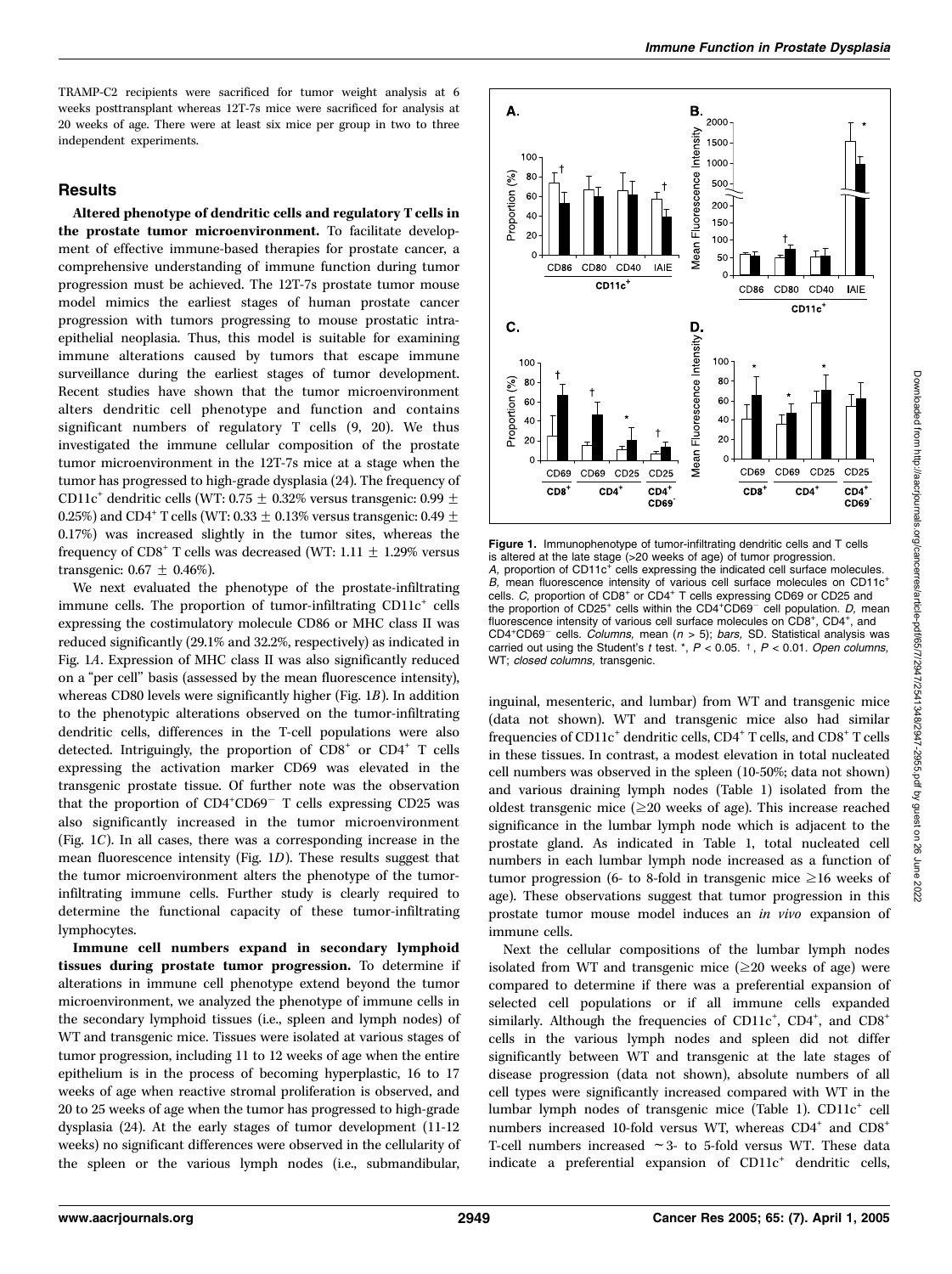whereas the numbers of  $CD4^+$  and  $CD8^+$  T cells increased proportionally with the increased transgenic lumbar lymph node cellularity.

Phenotypic analysis of these expanded cell populations revealed that the proportion of  $CD11c^+$  cells expressing costimulatory molecules (CD80, CD86, and CD40) or MHC class II was similar in the lumbar lymph nodes, as well as in the spleen, of WT and transgenic mice (data not shown). In addition, no significant differences were detected between WT and transgenic CD11c<sup>+</sup> dendritic cells in the expression level per cell (i.e., mean fluorescence intensity) of any of these surface molecules. In contrast to the apparently normal phenotype of the  $CD11c<sup>+</sup>$ dendritic cells in the secondary lymphoid tissues of tumor-bearing mice, analysis of the T-cell phenotype indicated that the proportion of  $CD4^+$  or  $CD8^+$  T cells expressing the early activation marker CD69 was modestly elevated in the lumbar lymph nodes of  $\geq$ 20-week-old transgenic mice (Fig. 2A). Additional evidence suggesting T-cell activation was the observation that both the proportion of  $CD4^+$  T cells expressing CD25 (Fig. 2A) and the absolute numbers of  $CD4^+CD25^+$  T cells (Fig. 2B) were significantly elevated in the lumbar lymph nodes during tumor development. Of interest, this increased frequency and number of CD4<sup>+</sup> CD25<sup>+</sup> T cells was not seen in other lymph nodes (i.e., submandibular, mesenteric, and inguinal lymph nodes; Fig. 2C and data not shown), suggesting that expansion of this population occurs in response to the nearby tumor.

T cells are altered during prostate tumor development. Expansion of phenotypically defined cell populations within the secondary lymphoid tissues does not necessarily reflect enhanced, or even normal, function. Owing to the increased number of activated T cells suggesting that an immune response is initiated in the secondary lymphoid tissues during tumor progression, we examined the function of selected immune cells in the spleen or lumbar lymph nodes of tumor-bearing mice. WT and transgenic lipopolysaccharide-activated splenic CD11c<sup>+</sup> dendritic cells were equally capable of stimulating allogeneic

| <b>Table 1.</b> Cellularity and cellular composition of various<br>draining lymph nodes during tumor progression |                            |                    |                           |
|------------------------------------------------------------------------------------------------------------------|----------------------------|--------------------|---------------------------|
|                                                                                                                  |                            | WT $(\times 10^6)$ | Transgenic $(x10^6)$      |
|                                                                                                                  | Lymph nodes* Submandibular | $7.3 + 3.5$        | $8.7 + 3.6$               |
|                                                                                                                  | Inguinal                   | $5.4 + 2.3$        | $10.0 + 2.3$              |
|                                                                                                                  | Mesenteric                 | $8.4 + 4.7$        | $13.7 + 4.4$              |
|                                                                                                                  | Lumbar                     | $1.8 + 0.8$        | $10.5 + 4.0^{\dagger}$    |
| Lumbar lymph 11-12 wk                                                                                            |                            | $1.9 + 0.4$        | $3.2 + 0.6$               |
| nodes                                                                                                            | $16-17$ wk                 | $1.7 + 0.6$        | $12.8 + 1.7^{\dagger}$    |
|                                                                                                                  | $20 - 25$ wk               | $1.8 + 0.8$        | $10.5 + 4.0^{\dagger}$    |
| Lumbar lymph CD11c z                                                                                             |                            | $0.0234 + 0.0067$  | $0.234 + 0.085^{\dagger}$ |
| $nodes^{\ddagger}$                                                                                               | CD4                        | $0.926 + 0.368$    | $4.56 \pm 0.71$           |
| $(20-25 \text{ wk})$                                                                                             | CD <sub>8</sub>            | $0.825 + 0.170$    | $2.61 + 0.26$             |

\*Cell number is per lymph node isolated from mice  $\geq$ 20 weeks of age. <sup>†</sup>Statistically different ( $P \le 0.01$ ) versus WT as determined using the Student's t test.

 $\text{\textsterling}$ Absolute numbers of cells expressing CD11c, CD4, and CD8 in each lumbar lymph node were calculated by multiplying total lumbar lymph node cellularity with the percentage of viable nucleated cells expressing the indicated markers as determined by flow cytometry. Each value represents the mean  $\pm$  SD ( $n \geq 3$  individual experiments).

T-cell proliferation regardless of the stage of tumor progression (data not shown). In contrast, as shown in Fig.  $3A$  to C, there was a progressive age-related decrease in the ability of transgenic lumbar lymph node T cells to proliferate in response to anti-CD3 mAb stimulation. These lumbar lymph node T cells also exhibited a significantly decreased ability to proliferate when stimulated with allogeneic C57BL/6 bone marrow–derived mature dendritic cells (data not shown). This reduced proliferation was not observed in transgenic T-cell populations isolated from other lymph nodes regardless of the age of the mice (data not shown).

To explore the possibility that the expanded CD4<sup>+</sup>CD25<sup>+</sup> T-cell population present in the spleen and lumbar lymph nodes might be responsible for the reduced T-cell proliferation, the function of this population was assessed.  $CD4^+CD25^+$  T cells were purified from the lumbar lymph nodes of WT or transgenic mice  $(\geq 20)$ weeks of age) and their ability to inhibit T-cell proliferation was analyzed. As illustrated in Fig. 3D, both the WT and transgenic CD4<sup>+</sup> CD25<sup>+</sup> T-cell populations inhibited the proliferative response of naïve T cells. Under these conditions, neither the WT nor the transgenic CD4<sup>+</sup>CD25<sup>+</sup> T-cell population was able to proliferate in response to anti-CD3 mAb stimulation (data not shown). To further confirm the suppressive capacity of the CD4<sup>+</sup>CD25<sup>+</sup> T cells in the WT or transgenic lumbar lymph nodes, the T-cell population from the lumbar lymph nodes was depleted of CD4<sup>+</sup> CD25<sup>+</sup> T cells by fluorescence-activated cell sorting and cell proliferation in response to antigenic stimulation was determined. Following removal of the CD4+CD25+ T-cell population, transgenic T-cell proliferation was restored to WT levels (Fig. 3E), indicating that the elevated number of CD4<sup>+</sup>CD25<sup>+</sup> T cells could play a significant role in suppressing immune responsiveness in the prostate tumor environment. T cells isolated from transgenic spleens behaved similarly to those from transgenic lumbar lymph nodes (data not shown).

To further evaluate the properties of the altered transgenic Tcell populations, we determined the levels of various cytokines released following stimulation. This analysis revealed that the transgenic CD4<sup>+</sup> CD25<sup>+</sup> T-cell population secreted dramatically elevated levels of IL-10 compared with the CD4+CD25 T cells  $(CD4^{\dagger}CD25^{\dagger}: 8,805 \pm 3,212 \text{ pg}/5 \times 10^5 \text{ cells} \text{ versus } CD4^{\dagger}CD25^{-}$ :  $157 \pm 59$  pg/5  $\times$  10<sup>5</sup> cells; P < 0.05). In contrast, they produced significantly lower levels of IL-2 (CD4<sup>+</sup>CD25<sup>+</sup>: 288  $\pm$  92 pg/5  $\times$  $10^5$  cells versus CD4<sup>+</sup>CD25<sup>-</sup>: 857  $\pm$  193 pg/5  $\times$  10<sup>5</sup> cells; P < 0.05) and IFN- $\gamma$  (CD4<sup>+</sup>CD25<sup>+</sup>: 4,628  $\pm$  738 pg/5  $\times$  10<sup>5</sup> cells versus CD4<sup>+</sup>CD25<sup>-</sup>: 37,198  $\pm$  8,536 pg/5  $\times$  10<sup>5</sup> cells; *P* < 0.005). Surprisingly, WT and transgenic  $CD4^+CD25^+$  T cells produced equivalent levels of IL-10 (data not shown) consistent with the similar levels of suppression induced by these two populations. Taken together, these results suggest that regulatory T cells present in the expanded CD4<sup>+</sup>CD25<sup>+</sup> T-cell population may play a critical role in immune suppression during prostate tumor progression.

Anti-CD25 monoclonal antibody treatment suggests the involvement of  $CD4^+CD25^+$  regulatory T cells in prostate tumor progression. Tumor transplantation studies have implicated CD4+ CD25+ regulatory T cells in suppression of antitumor immunity against a wide variety of tumors (21–23). However, no study to date has examined if they also contribute to the immune suppression in prostate cancer. To determine whether CD4<sup>+</sup> CD25<sup>+</sup> regulatory T cells influence the growth of prostate cancer cells in vivo, administration of anti-CD25 mAb was carried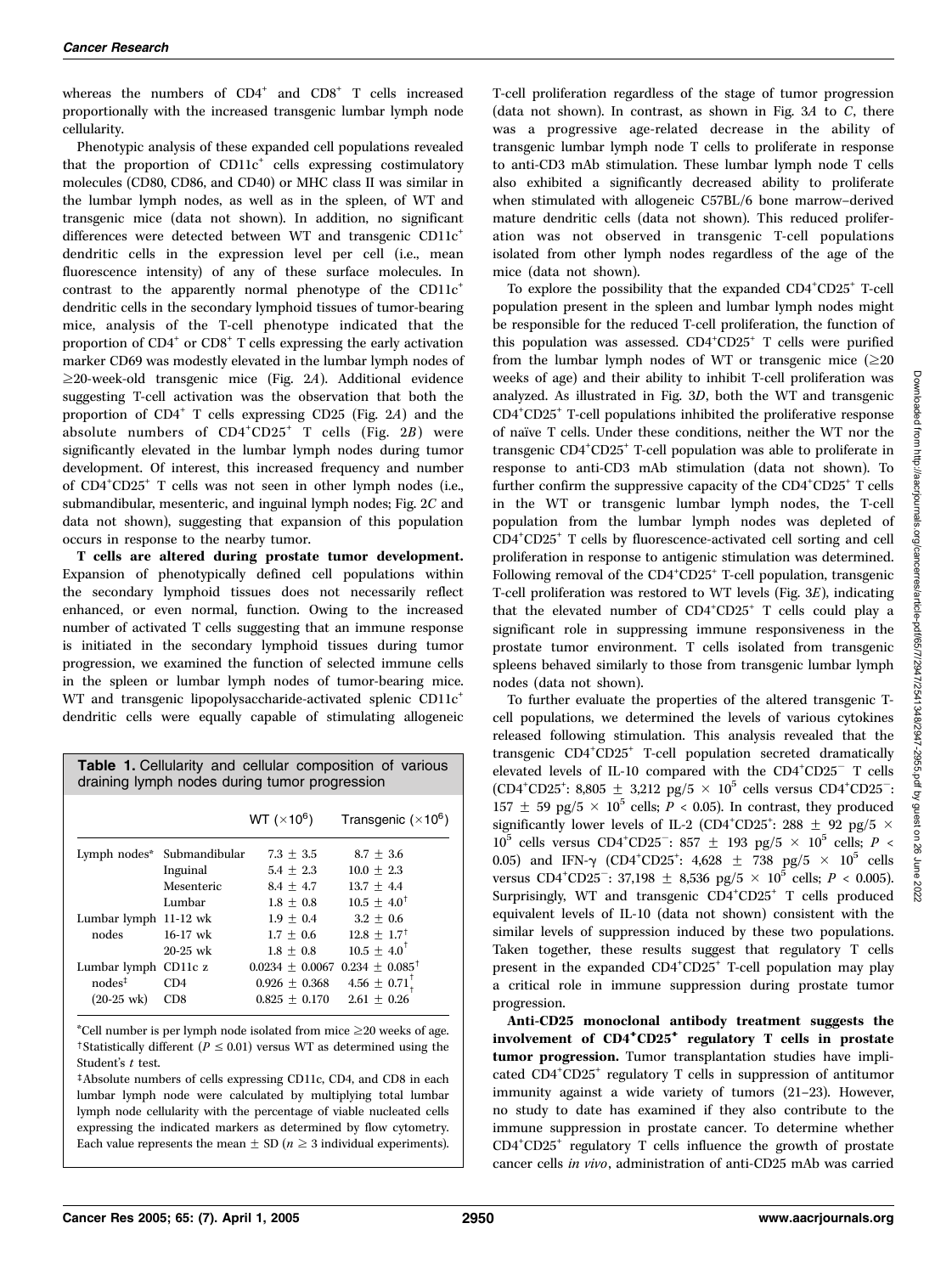

Figure 2. The frequency and number of CD4<sup>+</sup>CD25<sup>+</sup> T cells increases in the lumbar lymph nodes of transgenic mice during tumor progression. A, lumbar lymph nodes were isolated from WT (open columns) and transgenic (closed columns) mice ( $\geq$ 20 weeks of age) and the frequency of CD4<sup>+</sup> and CD8<sup>+</sup> cells was determined by flow cytometry. The proportion of CD4<sup>+</sup> or CD8<sup>+</sup> T cells expressing CD25 or CD69 was calculated by dividing the percentage of the population positive for the indicated marker by the percentage of the total CD4<sup>+</sup> or CD8<sup>+</sup> T-cell population. B, absolute numbers of CD4<sup>+</sup>CD25<sup>+</sup> T cells in the lumbar lymph nodes at the indicated stages of tumor development were calculated by multiplying nucleated lymph node cell numbers with the frequency of double positive cells in the nucleated and viable cell gate. C, proportion of CD4<sup>+</sup> T cells expressing CD25 in various lymph nodes from WT and transgenic mice (≥20 weeks of age). *Columns,* mean (*n* ≥ 3); *bars,* SD.<br>Statistical analysis was carried out using the Student's *t* test. \*, *P* ≤ 0.01.

out in mice inoculated with TRAMP-C2 prostate cancer cells. Both the control (rat IgG) and antibody-treated groups developed palpable tumors at  $\sim$  3 weeks posttransplant, which grew progressively until the mice were sacrificed at 6 weeks posttransplant. No metastases were observed in the recipient mice, and thus tumor weight was used as the primary assessment of tumor growth. In this model, anti-CD25 antibody treatment reduced tumor weight by  $\sim 28.5\%$  (0.85  $\pm$  0.53 g in the control IgGtreated group versus  $0.61 \pm 0.43$  g in the anti-CD25 mAb-treated group;  $P = 0.094$ ; Fig. 4A, left pair). Interestingly, anti-CD25 antibody treatment was significantly more effective on tumors weighing less than 1 g than on those weighing more than 1 g (Fig. 4A, right and middle pairs, respectively). To determine if the reduction in tumor growth was accompanied by an altered infiltration of immune cells into the tumor, one to two sections were sliced at random from each tumor and the number of immune cells within a designated field was estimated microscopically. As shown in Fig.  $4B$  and C, there is an increase in the frequency of tumor-infiltrating immune cells in the anti-CD25 antibody–treated group.

Despite the successes using anti-CD25 mAb treatment to reduce the growth of transplanted tumors in this and previous reports, prior studies have not yet shown that inhibition of the regulatory T-cell population has efficacy against spontaneously developing tumors. We therefore assessed the ability of anti-CD25 mAb treatment to reduce or prevent tumor growth in the 12T-7s mouse

model. On day 3 following antibody treatment,  $\sim 60\%$  to 80% of the CD4<sup>+</sup>CD25<sup>+</sup> T cells were depleted from the spleen and lymph nodes of anti-CD25 mAb-treated mice, although only 15% depletion was achieved in the tumor mass (data not shown). As indicated in Fig. 5, mice treated at 8 weeks of age had similar tumor weights at 20 weeks regardless of the treatment given (IgG: 8.88  $\pm$  3.48 g versus anti-CD25 mAb: 9.42  $\pm$  3.90 g). The average tumor weights from either group were not significantly different from those of mice without any treatment  $(8.23 \pm 3.29 \text{ g})$ . In contrast, analysis of tumors from mice treated at 12 weeks of age and examined 8 weeks postinjection revealed a 23.4% reduction in tumor weight (7.12  $\pm$  2.10 g for IgG versus 5.45  $\pm$ 1.41 g for anti-CD25 mAb;  $P = 0.025$ ). Again, the average tumor weights of the control IgG-treated group were similar to those of untreated mice (8.23  $\pm$  3.29 g). These observations suggest that anti-CD25 mAb treatment may reduce tumor growth if administered at the appropriate time during tumor development. Furthermore, these data confirm the involvement of CD4<sup>+</sup>CD25<sup>+</sup> regulatory T cells in the immune suppression observed during spontaneous prostate tumor progression.

## **Discussion**

Altered immune function has been reported in patients with various types of cancer. However, the exact nature and level of the impairment, as well as its clinical and biological significance, have not been accurately assessed (12). To date, no comprehensive analyses of immune cell phenotype and function have been carried out in prostate cancer patients or in mouse models of this disease. Such information is of critical importance for designing effective immune therapeutic strategies for both early- and late-stage disease. In this study, we thus attempted to determine if immune function is altered with disease progression in a prostate tumor mouse model and, if so, to define the nature of the changes that accompany, and are ultimately responsible for, the development of impaired immunity.

Previous studies have shown that patients with early-stage non– small lung cancer and late-stage ovarian cancer have tumorassociated T cells with an activated phenotype at initial diagnosis (17). This observation suggests that at least during the early stages of tumor development an active antitumor immune response is initiated. Our analyses of the 12T-7s prostate tumor mouse model support this possibility. Phenotypically normal dendritic cells and activated CD4+ T cells expanded in the transgenic lumbar lymph nodes. Similarly, activated T cells were also detected in the tumor. Despite these indications of antitumor immunity, there was a progressive decline in immune responsiveness during the course of tumor development (Fig. 3). In addition, although the frequency of tumor-infiltrating dendritic cells was increased slightly in the 12T-7s prostate tumor mouse model, these cells exhibited an immature phenotype as evidenced by reduced expression of CD86 and MHC class II. Previous studies by Troy et al. (9) indicated that minimally activated tumor-infiltrating dendritic cells infiltrate the tumor mass of prostate cancer patients. In contrast, our studies and those of Ciavarra et al. (27, 28) suggest that the tumorinfiltrating dendritic cells have an immature phenotype. These conflicting observations may be due to analysis at different stages of tumor progression in the prostate cancer patients versus the mouse models. Of interest, it has been shown that the tumorinfiltrating dendritic cells induce a partial state of T-cell tolerance to the tumor cells, suggesting that alterations in dendritic cells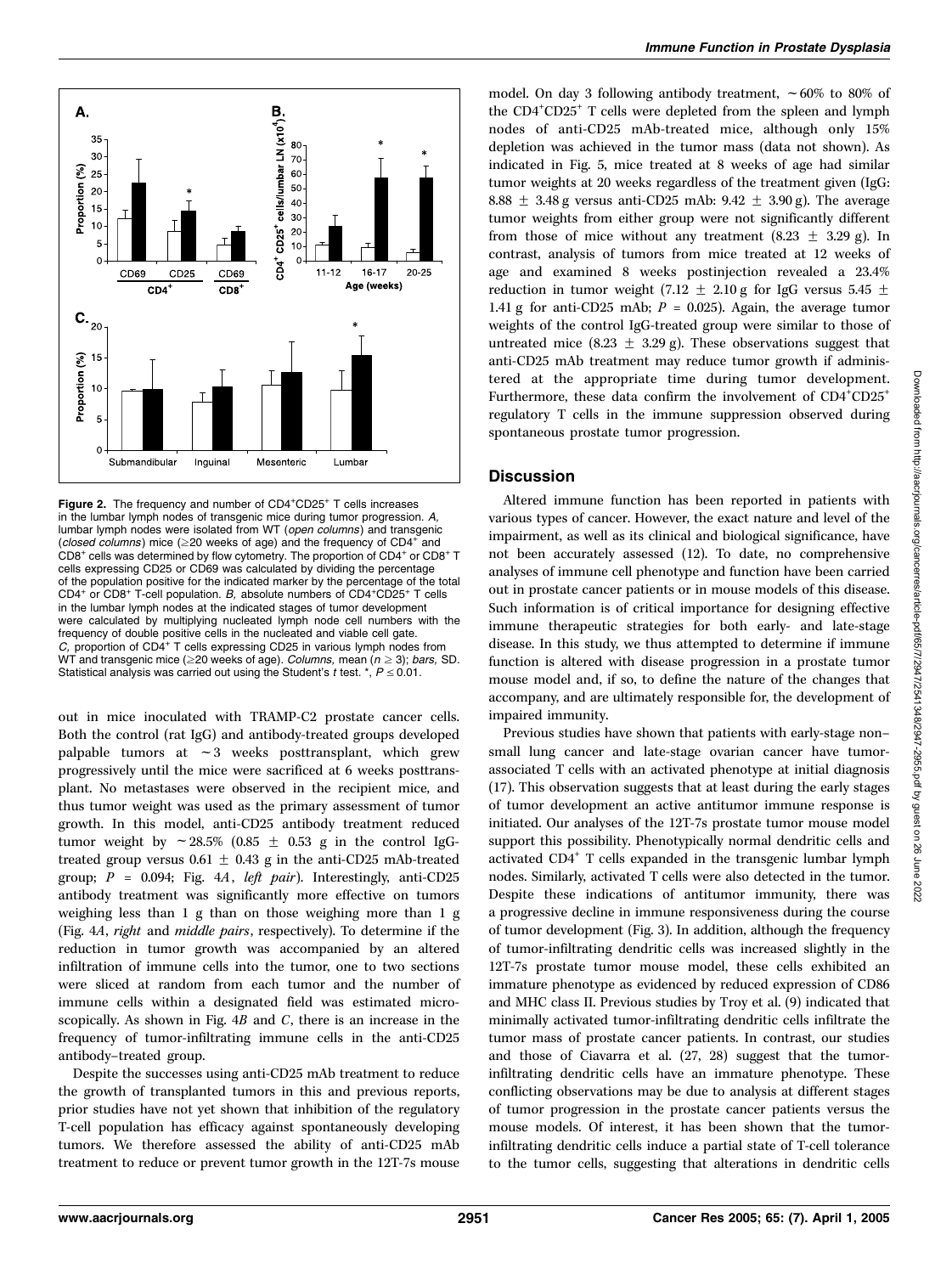

Figure 3. The suppressive activity of CD4+CD25+ T cells contributes to decreased antigen responsiveness of transgenic T cells during tumor development. Lumbar lymph node cells isolated from WT (solid lines) and transgenic (dashed lines) mice at 12 weeks  $(A)$ , 16 weeks  $(B)$ , and over 20 weeks (C) of age were stimulated with the indicated concentrations of anti-CD3 antibody and proliferation was determined as outlined in Materials and Methods. D, syngeneic T-cell proliferation was measured following addition of CD4<sup>+</sup>CD25<sup>+</sup> T cells isolated from WT (solid line) or transgenic (dashed line) lumbar lymph nodes. Horizontal dashed line, responder T-cell proliferation in the absence of CD4<sup>+</sup>CD25<sup>+</sup> T cells. E, proliferation of WT (solid line) and transgenic (dashed line) lumbar lymph node cells depleted of CD4<sup>+</sup> CD25<sup>+</sup> T cells was assessed as outlined in Materials and Methods. Representative experiments ( $n \geq 3$ ). Points, mean of triplicate determinations; bars, SD.

survival or maturation prevent them from activating antigenspecific T cells (29). The decreased levels of MHC class II observed in this study may also play a role in tolerance induction.

In addition to the altered dendritic cells population, there was an increased frequency of tumor infiltrating CD4<sup>+</sup>CD69<sup>-</sup> CD25<sup>+</sup> T cells,

in the 12T-7s prostate tumor mass. We hypothesize that these cells are regulatory T cells that contribute to the immune suppression in the tumor environment. Recent studies have shown that the frequency of  $CD4^+CD25^+$  regulatory T cells is increased in the peripheral blood and tumor microenvironment of patients with



Figure 4. Anti-CD25 mAb treatment reduces the growth of transplanted prostate tumor cells. A, C57BL/6J mice treated with either rat IgG or anti-CD25 mAb were transplanted with TRAMP-C2 tumor cells and tumor weight was determined for individual mice in each group at 6 weeks posttransplant. Dots, tumors isolated from individual mice. Horizontal bars, average tumor weight in each treatment group. Statistical analysis was carried out using the Student's  $t$  test.  $B$  and  $C$ , lymphocytic infiltration into the tumor is increased by anti-CD25 mAb treatment. Tumors recovered from mice treated with either rat IgG or anti-CD25 mAb were fixed, sectioned, and stained as indicated in Materials and Methods. Arrows, areas of lymphocytic infiltration. Final magnification, ×200. Experiments included one to two sections per tumor (14-15 mice per group over 3 independent experiments).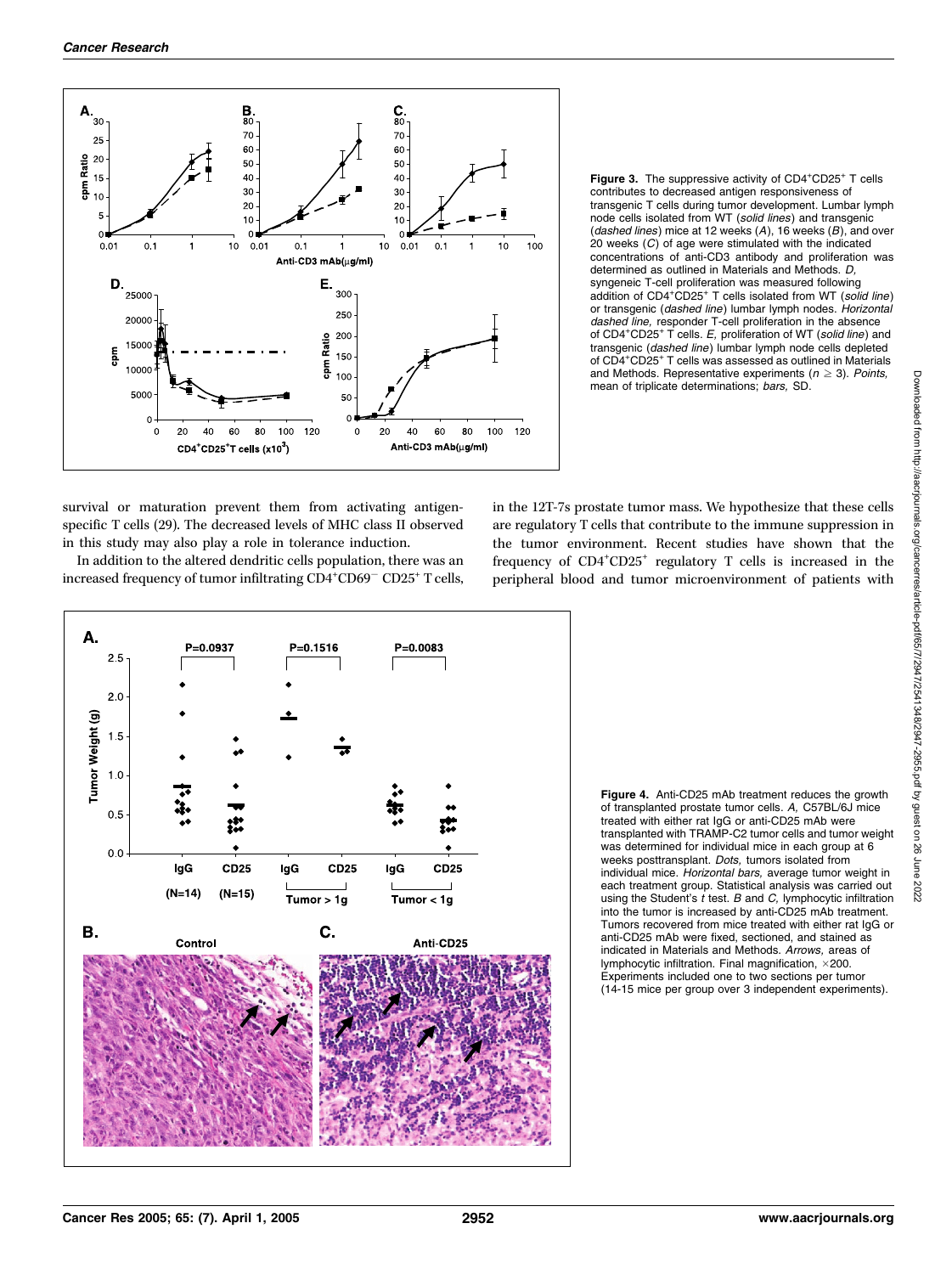pancreas, breast, non–small cell lung, colorectal, and ovarian carcinomas (17–19), contributing to immune tolerance to the tumor. It has been shown that CD80 and CD86 differentially modulate the suppressive activity of human CD4<sup>+</sup>CD25<sup>+</sup> regulatory T cells (30). Interestingly, we observed that the expression of CD80 was increased significantly on the tumor-infiltrating dendritic cells suggesting that the dendritic cells phenotypically altered within the tumor environment may enhance the suppressive activity of the regulatory T cells found within the tumor.

These observations raise an interesting question regarding the mechanism(s) by which  $CD4^+CD25^+$  regulatory T cells increase in the tumor environment, both within the tumor site as well as in the draining (lumbar) lymph nodes. Several studies have shown a role for dendritic cells in the generation and expansion of regulatory T cells. For example, it has been shown that human CD4+ T cells stimulated repetitively with immature dendritic cells differentiate into IL-10–producing cells with suppressive activity (15), whereas antigen-loaded dendritic cells can expand CD4+CD25+ regulatory T cells directly (31). Owing to dendritic cells incubated with prostate cancer cells or tumor culture supernatant exhibiting an immature phenotype (refs. 32–34 and our unpublished data), it is tempting to speculate that in the 12T-7s prostate tumor mouse model the phenotypically immature dendritic cells detected in the tumor mass behave as tolerogenic dendritic cells that induce regulatory T cells and thus increase the frequency of regulatory T cells within the tumor microenvironment. Alternatively, in ovarian carcinoma it has been shown that tumor cells and tumor-infiltrating macrophages secrete CCL22, a chemokine that attracts regulatory T cells to the tumor microenvironment (20). Thus, CCL22 expression by the prostate tumor may recruit and retain regulatory T cells to suppress any ongoing immune response (35). Further investigation is clearly required to determine how the complex interaction among dendritic cells, T cells, and tumor cells results in immune suppression.

Regardless of the mechanisms by which regulatory T cells expand in the tumor environment, it has been shown that depletion of CD4<sup>+</sup>CD25<sup>+</sup> regulatory T cells using anti-CD25 mAb can abrogate immunologic unresponsiveness to syngeneic implanted leukemia, lymphoma, sarcoma, and B16 melanoma cell lines in vivo, resulting in endogenous antitumor immunity (21–23). The response is mediated by tumor antigen-specific CD8<sup>+</sup> CTL and tumor antigen-nonspecific CD4<sup>-</sup>CD8<sup>-</sup> cytotoxic cells akin to natural killer cells (36, 37). In the B16 melanoma model there is an enhancement of the IFN $\alpha$ -induced, CD8<sup>+</sup> Tcell–dependent immune response following elimination of CD4<sup>+</sup>CD25<sup>+</sup> regulatory T cells in vivo (23). It has also been shown that treatment with anti-CD25 mAb facilitates long-term CD4<sup>+</sup> T-cell–mediated tumor immunity (38). This evidence suggests that regulatory T cells play an important role in immune suppression in at least some tumors.

Our research is the first to show that blockade of CD4<sup>+</sup>CD25<sup>+</sup> regulatory T cells using anti-CD25 mAb reduces prostate cancer cell growth both in a prostate tumor transplant model (TRAMP-C2) and in a spontaneous prostate tumor mouse model (12T-7s mice). Moreover, we have shown that the timing of anti-CD25 antibody treatment, as well as unidentified factors regulating tumor growth, is likely to be important in the efficacy of this treatment in reducing tumor growth. In the 12-7s mouse model, the expansion of regulatory T cells in the draining lymph nodes or tumor mass likely does not occur until 12 weeks of age or



Figure 5. Anti-CD25 mAb treatment reduces the growth of spontaneous prostate tumors. 12T-7s mice were treated with either rat IgG or anti-CD25 mAb at 8 or 12 weeks of age and tumor weight was determined at 20 weeks of age. Similarly, the tumor weight in untreated mice was also determined. Dots, tumors isolated from individual mice. Horizontal bars, average tumor weight in each treatment group. Statistical analysis was carried out using the Student's t test.

later. Thus, treating the mice too early (i.e., at 8 weeks of age) did not eliminate CD4<sup>+</sup> CD25+ regulatory T cells. Instead, it was most likely that activated T cells were depleted, thus accounting for the slight increase in tumor weight in the anti-CD25 antibody– treated mice. In contrast to untreated control mice, or those receiving rat serum IgG, the reduction in tumor weight induced following anti-CD25 antibody treatment at 12 weeks of age is likely due specifically to CD4<sup>+</sup>CD25<sup>+</sup> T-cell elimination. Because of only modest depletion of the regulatory T-cell population being achieved within the tumor, it is not surprising that complete tumor elimination was not achieved. Moreover, based on previous work in other tumor models (21, 22, 38), regulatory T-cell frequency in either lymph nodes or peripheral blood returns to pretreatment levels  $\sim$  1 to 3 weeks following treatment. Obviously improved strategies for complete and sustained removal of the tumor antigen-specific regulatory T cells from the tumor environment, as well as secondary lymphoid tissues, must be developed to improve the efficacy of this treatment strategy.

It has been shown that reduction of tumor mass by anti-CD25 antibody treatment involves CD4<sup>+</sup>, CD8<sup>+</sup> T cells, or natural killer cells in different types of tumors and the immune response mediated by these cells may be affected by the immunogenicity of various tumors (21–23, 36–38). In our studies, we observed increased tumor-infiltrating immune cells in the TRAMP-C2 recipients treated with anti-CD25 antibody. We have not yet determined whether this immune response is tumor antigen specific or nonspecific (i.e., resulting from enhanced release of inflammatory cytokines induced by the cell death resulting from anti-CD25 antibody treatment). Regardless, in the anti-CD25 antibody–treated 12T-7s mice we have detected a slightly elevated frequency of  $CD8<sup>+</sup>$  T cells infiltrating the tumors (data not shown). It will be important to determine the antigen specificity of these cells and further elucidate their role in reducing tumor growth. Further studies are obviously required to understand the mechanisms by which anti-CD25 antibody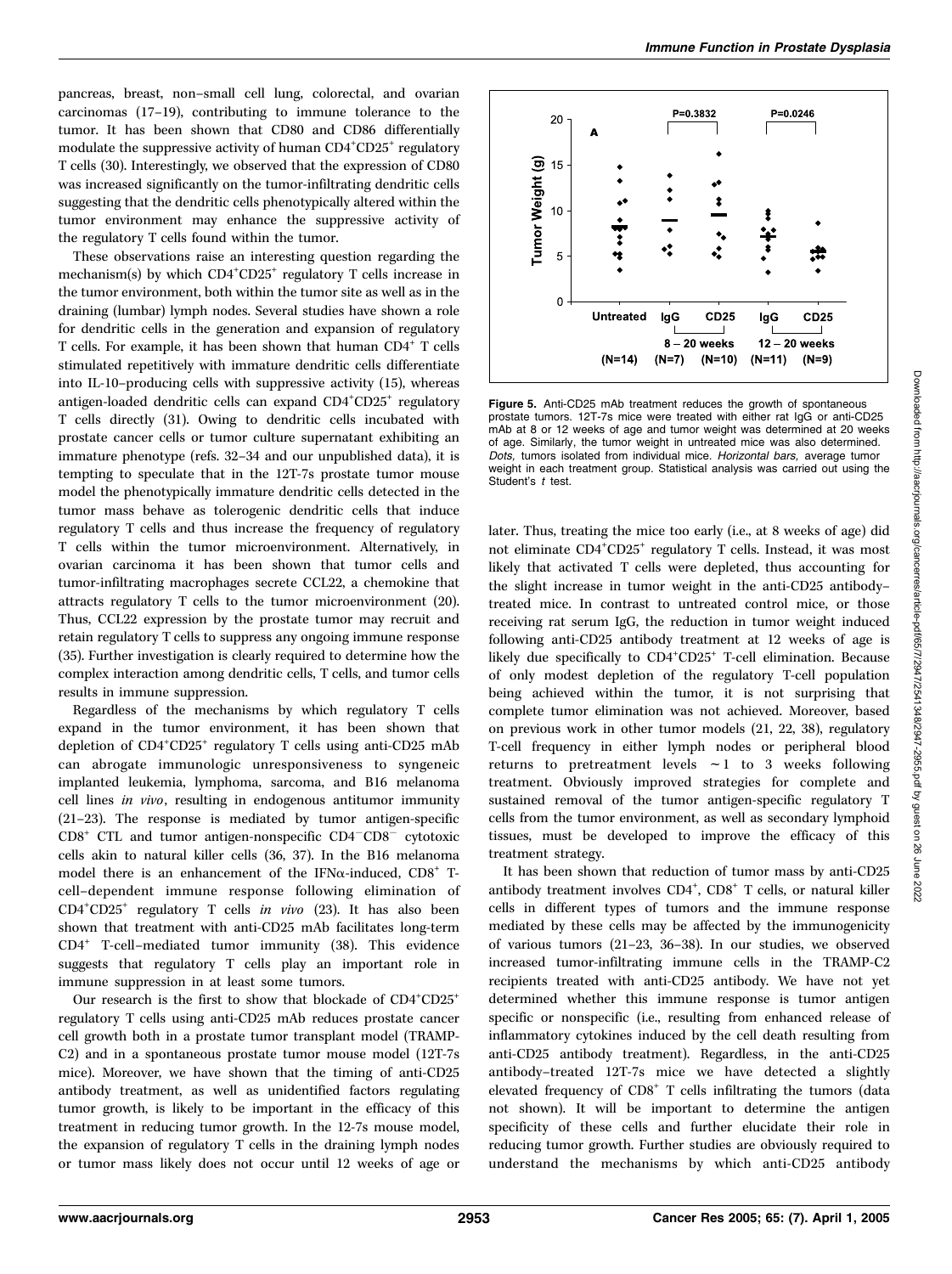treatment reduces the growth of transplanted and spontaneous prostate tumors.

In the long term, elimination of the regulatory T-cell population using antibody therapy may favor the generation and/or expansion of activated T cells capable of reducing tumor growth. Validation of this hypothesis will require a detailed analysis of immune function following antibody therapy at various times during tumor progression. Although these results are encouraging, our studies and others suggest that simply blocking or even eliminating CD4+CD25+ regulatory T-cell function in vivo using anti-CD25 mAb might not be adequate to overcome immune suppression and eradicate the tumor (refs. 21, 39 and our data). A major concern is that CD25 is also transiently expressed on activated T cells, and thus use of anti-CD25 mAb in vivo could potentially eliminate recently activated tumor-specific T cells. A second concern is that this antibody treatment likely results in only temporary blockade of regulatory T-cell expansion or function. Determination of appropriate doses, administration routes, and time schedules may circumvent these concerns. It is also possible that a combination of dendritic cell– or T-cell–mediated immune therapy to initiate an antitumor response and anti-CD25 mAb (or equivalent) treatment to reduce the level of active immune suppression may result in the generation of an effective, long-lasting antitumor immune response.

In summary, these studies show for the first time in a prostate dysplasia mouse model that CD4+CD25+ regulatory T cells

contribute to the development of a progressively immune suppressed environment. Although antitumor immune responses seem to be initiated, our data suggest that the balance between immune activation and suppression (tolerance) is altered during tumor growth, ultimately allowing the tumor to escape immune destruction. Taken together, our studies have important implications for designing effective antitumor immune therapy strategies that involve manipulation of both dendritic cells and regulatory T cells. It is anticipated that these and other such studies will pave the way to development of more effective therapeutic strategies to induce endogenous antitumor immunity.

### Acknowledgments

Received 9/9/2004; revised 1/2/2005; accepted 1/14/2005.

Grant support: Operating grants from the Prostate Cancer Research Foundation of Canada and the Department of Defense Prostate Cancer Research Program (DAMD17- 02-1-0225), an Establishment grant from the Michael Smith Foundation for Health Research, and Salary Support Awards from the Michael Smith Foundation for Health Research and the Canadian Institutes of Health Research (C.D. Helgason).

The costs of publication of this article were defrayed in part by the payment of page charges. This article must therefore be hereby marked advertisement in accordance with 18 U.S.C. Section 1734 solely to indicate this fact.

We thank Krista Joris and Louis Huang for genotype analysis of the mice; Gina Eom for her assistance with the ELISA assays; Leanne Neill, Kaz Bremner, and Dr. Jose Rey-Ladino for assistance with phenotype analysis; Dr. Susan Kasper and Dr. Robert Matusik (Vanderbilt University Medical Center, Nashville, TN) for providing the LPB-Tag mice; Dr. Norman Greenberg (Fred Hutchinson Cancer Research Center, Seattle, WA) for the TRAMP-C2 cell line; and the staff of the Animal Resource Centre at the British Columbia Cancer Agency for maintaining the breeding colony. Dr. Megan K. Levings is acknowledged for her many helpful discussions and valuable input.

### **References**

- 1. Abate-Shen C, Shen MM. Molecular genetics of prostate cancer. Genes Dev 2000;14:2410–34.
- 2. McNeel DG, Malkovsky M. Immune-based therapies for prostate cancer. Immunol Lett 2005;96:3–9.
- 3. Ridgway D. The first 1000 dendritic cell vaccines. Cancer Invest 2003;21:873–86.
- 4. Banchereau J, Palucka AK, Dhodapkar M, et al. Immune and clinical responses in patients with metastatic melanoma to CD34(+) progenitor-derived dendritic cell vaccine. Cancer Res 2001;61:6451–8.
- 5. Kugler A, Stuhler G, Walden P, et al. Regression of human metastatic renal cell carcinoma after vaccination with tumor cell-dendritic cell hybrids. Nat Med 2000;6:332–6.
- 6. Fong L, Brockstedt D, Benike C, et al. Dendritic cellbased xenoantigen vaccination for prostate cancer immunotherapy. J Immunol 2001;167:7150–6.
- 7. Fong L, Engleman EG. Dendritic cells in cancer immunotherapy. Annu Rev Immunol 2000;18:45–73.
- 8. Carducci MA, DeWeese TL, Nelson WG, et al. Prostate cancer treatment strategies based on tumor-specific biological principles: future directions. Semin Oncol 1996;23:56–62.
- 9. Troy A, Davidson P, Atkinson C, Hart D. Phenotypic characterisation of the dendritic cell infiltrate in prostate cancer. J Urol 1998;160:214–9.
- 10. Kiertscher SM, Luo J, Dubinett SM, Roth MD. Tumors promote altered maturation and early apoptosis of monocyte-derived dendritic cells. J Immunol 2000;164: 1269–76.
- 11. Pirtskhalaishvili G, Shurin GV, Gambotto A, et al. Transduction of dendritic cells with Bcl-xL increases their resistance to prostate cancer-induced apoptosis and antitumor effect in mice. J Immunol 2000; 165:1956–64.
- 12. Pirtskhalaishvili G, Shurin GV, Esche C, et al. Cytokine-mediated protection of human dendritic cells from prostate cancer-induced apoptosis is regulated by the Bcl-2 family of proteins. Br J Cancer 2000; 83:506–13.
- 13. Steinman RM, Hawiger D, Nussenzweig MC. Tolerogenic dendritic cells. Annu Rev Immunol 2003; 21:685–711.
- 14. Morelli AE, Thomson AW. Dendritic cells: regulators of alloimmunity and opportunities for tolerance induction. Immunol Rev 2003;196:125–46.
- 15. Jonuleit H, Schmitt E, Schuler G, Knop J, Enk AH. Induction of interleukin 10–producing, nonproliferating CD4(+) T cells with regulatory properties by repetitive stimulation with allogeneic immature human dendritic cells. J Exp Med 2000; 192:1213–22.
- 16. Oldenhove G, de Heusch M, Urbain-Vansanten G, et al. CD4+ CD25+ regulatory T cells control T helper cell type 1 responses to foreign antigens induced by mature dendritic cells in vivo. J Exp Med 2003;198:259–66.
- 17. Woo EY, Chu CS, Goletz TJ, et al. Regulatory CD4(+)CD25(+) T cells in tumors from patients with early-stage non–small cell lung cancer and late-stage ovarian cancer. Cancer Res 2001;61:4766–72.
- 18. Liyanage UK, Moore TT, Joo HG, et al. Prevalence of regulatory T cells is increased in peripheral blood and tumor microenvironment of patients with pancreas or breast adenocarcinoma. J Immunol 2002;169:2756–61.
- 19. Wolf AM, Wolf D, Steurer M, et al. Increase of regulatory T cells in the peripheral blood of cancer patients. Clin Cancer Res 2003;9:606–12.
- 20. Curiel TJ, Coukos G, Zou L, et al. Specific recruitment of regulatory T cells in ovarian carcinoma fosters immune privilege and predicts reduced survival. Nat Med 2004;10:942–9.
- 21. Tanaka H, Tanaka J, Kjaergaard J, Shu S. Depletion of CD4+ CD25+ regulatory cells augments the generation of specific immune T cells in tumor-draining lymph nodes. J Immunother 2002;25:207–17.
- 22. Onizuka S, Tawara I, Shimizu J, et al. Tumor rejection by in vivo administration of anti-CD25 (interleukin-2 receptor  $\alpha$ ) monoclonal antibody. Cancer Res 1999;59: 3128–33.
- 23. Steitz J, Bruck J, Lenz J, Knop J, Tuting T. Depletion of CD25(+) CD4(+) T cells and treatment with tyrosinase-

related protein 2–transduced dendritic cells enhance the interferon  $\alpha$ -induced, CD8(+) T-cell-dependent immune defense of B16 melanoma. Cancer Res 2001; 61:8643–6.

- 24. Kasper S, Sheppard PC, Yan Y, et al. Development, progression, and androgen dependence of prostate tumors in probasin-large T antigen transgenic mice: a model for prostate cancer. Lab Invest 1998;78:319–33.
- 25. Masumori N, Thomas TZ, Chaurand P, et al. A probasin-large T antigen transgenic mouse line develops prostate adenocarcinoma and neuroendocrine carcinoma with metastatic potential. Cancer Res 2001; 61:2239–49.
- 26. Foster BA, Gingrich JR, Kwon ED, Madias C, Greenberg NM. Characterization of prostatic epithelial cell lines derived from transgenic adenocarcinoma of the mouse prostate (TRAMP) model. Cancer Res 1997; 57:3325–30.
- 27. Ciavarra RP, Brown RR, Holterman DA, et al. Impact of the tumor microenvironment on host infiltrating cells and the efficacy of flt3-ligand combination immunotherapy evaluated in a treatment model of mouse prostate cancer. Cancer Immunol Immunother 2003;52:535–45.
- 28. Ciavarra RP, Holterman DA, Brown RR, et al. Prostate tumor microenvironment alters immune cells and prevents long-term survival in an orthotopic mouse model following flt3-ligand/CD40-ligand immunotherapy. J Immunother 2004;27:13–26.
- 29. Chaux P, Favre N, Martin M, Martin F. Tumorinfiltrating dendritic cells are defective in their antigenpresenting function and inducible B7 expression in rats. Int J Cancer 1997;72:619–24.
- 30. Zheng Y, Manzotti CN, Liu M, et al. CD86 and CD80 differentially modulate the suppressive function of human regulatory T cells. J Immunol 2004;172: 2778–84.
- 31. Yamazaki S, Iyoda T, Tarbell K, et al. Direct expansion of functional CD25+ CD4+ regulatory T cells by antigen-processing dendritic cells. J Exp Med 2003; 198:235–47.